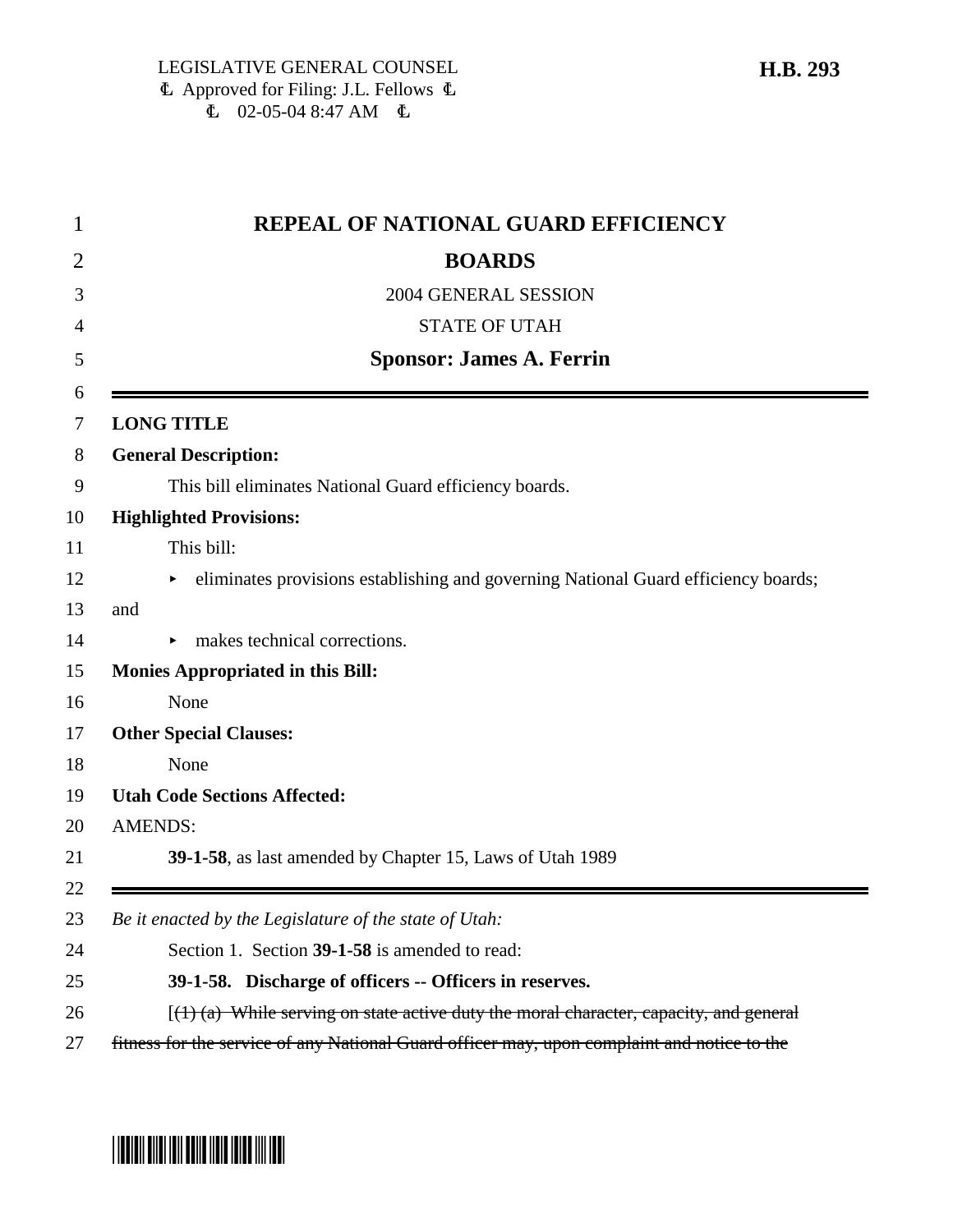# **H.B. 293 02-05-04 8:47 AM**

| 28 | officer and a hearing at which the officer and his witnesses may appear and testify, be                                     |
|----|-----------------------------------------------------------------------------------------------------------------------------|
| 29 | determined by an efficiency board of three commissioned officers, senior in rank to the officer                             |
| 30 | whose fitness for service is under investigation. The board shall be appointed by the governor.                             |
| 31 | $(\phi)$ If the findings of the board are unfavorable to the officer and are approved by the                                |
| 32 | governor, the officer shall be discharged.                                                                                  |
| 33 | $\left[\frac{2}{2}\right]$ (1) Commissions of officers of the National Guard may $\left[\frac{1}{6}\right]$ be vacated upon |
| 34 | resignation $\lceil$ , or absence without leave for three months $\lceil$ , upon the recommendation of an                   |
| 35 | efficiency board or pursuant to the sentence of a military court.                                                           |
| 36 | $\left[\frac{1}{2}\right]$ (2) (a) Officers of the National Guard rendered excess by the disbandment of their               |
| 37 | organization shall be placed in the National Guard reserve.                                                                 |
| 38 | (b) Officers may, upon their own application, be placed in the reserve.                                                     |
| 39 | [(4) Boards of efficiency are similar to, possess the same power to compel attendance                                       |
| 40 | witnesses, and shall follow the same form and procedure as courts of inquiry.                                               |
|    |                                                                                                                             |

### **Legislative Review Note as of 2-3-04 3:19 PM**

A limited legal review of this legislation raises no obvious constitutional or statutory concerns.

# **Office of Legislative Research and General Counsel**